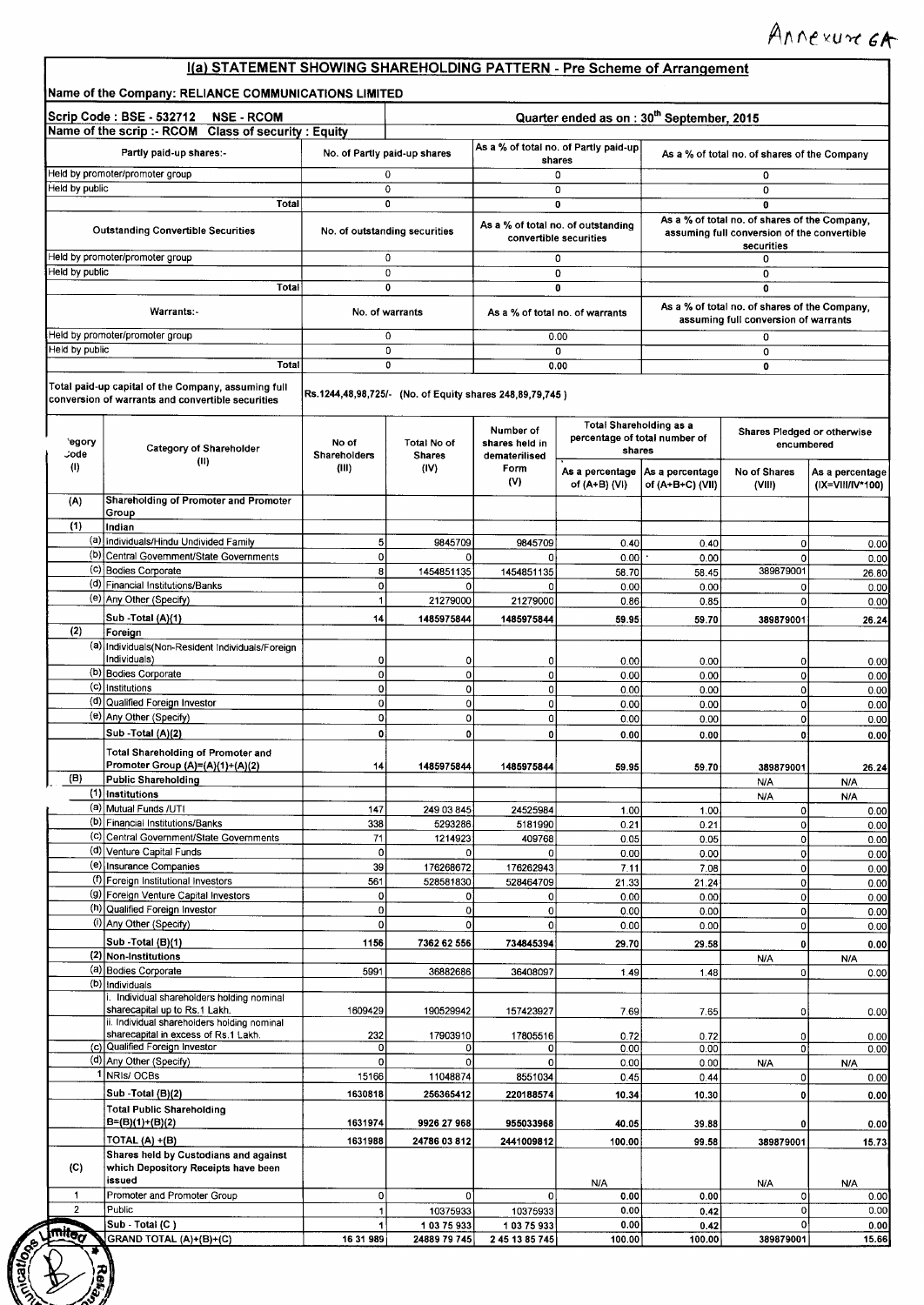Statement showing holding of securities (including shares, warrants, convertible securities) of persons belonging to the category "Promoter and Promoter Group" RELIANCE COMMUNICATIONS LIMITED<br>(SHAREHOLDING PATTERN- 30.09.2015)

l(b)

|            |                                                                                                                                    | Details of shares held  |                                              |                                                  | Encumbered shares (*) |                                                                                   | Details of warrants                                              |                                              |                                                  | Details of convertible<br>securities                                                                  | underlying shares assuming<br>Total shares (including                                                 |  |
|------------|------------------------------------------------------------------------------------------------------------------------------------|-------------------------|----------------------------------------------|--------------------------------------------------|-----------------------|-----------------------------------------------------------------------------------|------------------------------------------------------------------|----------------------------------------------|--------------------------------------------------|-------------------------------------------------------------------------------------------------------|-------------------------------------------------------------------------------------------------------|--|
| Sr No<br>€ | Name of the shareholder<br>€                                                                                                       | No. of Shares held<br>Ê | As a % of grand<br>Total (A)+(B)+(C)<br>(IV) | $\overline{\sigma} \Sigma$<br>Number<br>Shares ( | $(V)= (V)(III)^*100$  | As a percentage total (A)+(B)+(C) of<br>sub-clause (l)(a)<br>As a % of grand<br>ξ | warrants held (VIII)   <mark>warrants of the</mark><br>Number of | same class<br>As a % total<br>number of<br>g | securities held<br>convertible<br>Number of<br>8 | securities of the<br>convertible<br>As a % total<br>same class<br>number of<br>$\widehat{\mathsf{z}}$ | full conversion of warrants<br>and convertible securities)<br>as a % of diluted share<br>capital<br>夏 |  |
|            | Reliance Telecom Infrainvest Private Limited                                                                                       | 86666667                | 3.48                                         |                                                  |                       | $\overline{5}$                                                                    |                                                                  | 0.00                                         |                                                  | $\overline{0}$                                                                                        | 3.48                                                                                                  |  |
|            | Reliance Communications Enterprises Private Limited<br>(Formerly known as AAA Communication Private<br>Limited)<br>듧               | 723110172               | 29.05                                        | 377500000                                        | 52.21                 | 15.17                                                                             |                                                                  | oo.o                                         |                                                  | O.OO                                                                                                  | 29.05                                                                                                 |  |
|            | Reliance Wind Turbine Installators Industries Private<br>Limited (Formerly known as AAA Industries Private<br>3 Limited)           | 30 00 00 000            | 12.05                                        |                                                  |                       | 80                                                                                |                                                                  | 8<br>0.00                                    |                                                  | $\overline{50}$                                                                                       | 12.05                                                                                                 |  |
|            | Reliance Ornatus Enterprises and Ventures Private<br>Limited (Formerly known as ADA Enterprises and<br>4 Ventures Private Limited) | 30 00 00 000            | 12.05                                        |                                                  |                       | $\overline{0.00}$                                                                 |                                                                  | 8co                                          |                                                  | $\overline{5}$                                                                                        | 12.05                                                                                                 |  |
|            | 5 Shri Jai Anmol A. Ambani                                                                                                         | 1669759                 | 0.07                                         |                                                  |                       | 0.00                                                                              |                                                                  | 0.00                                         |                                                  | $\overline{0}$                                                                                        | 0.07                                                                                                  |  |
|            | 6 Shri Jai Anshul A. Ambani                                                                                                        | $\overline{100}$        | 0.00                                         |                                                  |                       | oo<br>O                                                                           |                                                                  | $\frac{8}{10}$                               |                                                  | 8 <sub>0</sub>                                                                                        | 0.00                                                                                                  |  |
|            | Reliance ADA Group Trustees Private Limited -<br>7 Trustees of RCOM ESOS Trust (**                                                 | 2 12 79 000             | 0.85                                         |                                                  |                       | 0.00                                                                              |                                                                  | ooo                                          |                                                  | 88                                                                                                    | 0.85                                                                                                  |  |
|            | 8 Reliance Capital Limited                                                                                                         | 29695295                | $\frac{1}{2}$                                |                                                  |                       | ool<br>O                                                                          |                                                                  | 0.00                                         |                                                  | 8<br>0.00                                                                                             | 1.19                                                                                                  |  |
|            | 9 Shreeji Comtrade LLP                                                                                                             | 1500000                 | 0.06                                         |                                                  |                       | 0.00                                                                              |                                                                  | 0.00                                         |                                                  | 8                                                                                                     | 0.06                                                                                                  |  |
|            | 10 Shrikrishna Tradecom LLP                                                                                                        | 1500000                 | $\frac{8}{20}$                               |                                                  |                       | $\overline{0}$                                                                    |                                                                  | 0.00                                         |                                                  | 0.00                                                                                                  | 0.06                                                                                                  |  |
|            | 11 Reliance Innoventures Private Limited                                                                                           | 12379001                | 0.50                                         | 1237900                                          | 100.00                | 0.50                                                                              |                                                                  | $\overline{5}$                               |                                                  | 800                                                                                                   | 0.50                                                                                                  |  |
|            | 12 Shri Anii D. Ambani                                                                                                             | 1859171                 | 0.07                                         |                                                  |                       | 8.00                                                                              |                                                                  | 8,00                                         |                                                  | 80                                                                                                    | S<br>S                                                                                                |  |
|            | 13 Smt. Kokila D. Amban                                                                                                            | 46 65 847               | $\frac{9}{2}$                                |                                                  |                       | $\overline{0.00}$                                                                 |                                                                  | $\overline{50}$                              |                                                  | 0.00                                                                                                  | 0.19                                                                                                  |  |
|            | 14 Smt. Tina A. Ambani                                                                                                             | 1650832                 | 0.07                                         |                                                  |                       | 0.00                                                                              |                                                                  | $\overline{0}$                               |                                                  | 0.00                                                                                                  | 0.07                                                                                                  |  |
|            | <b>TOTAL</b>                                                                                                                       | 1485975844              | 59.70                                        | 389879001                                        | 26.24                 | 15.66                                                                             |                                                                  | 80.0                                         | 0                                                | 0.00                                                                                                  | 59.70                                                                                                 |  |
|            |                                                                                                                                    |                         |                                              |                                                  |                       |                                                                                   |                                                                  |                                              |                                                  |                                                                                                       |                                                                                                       |  |

(\*) The term "encumbrance" has the same meaning as assigned to it in regulation 28(3) of the SAST Regulations, 2011.<br>(\*\*) Holding of Promoter(s) include 2,12,79,000 (0.85%) equity shares of the Company helding on the Sape

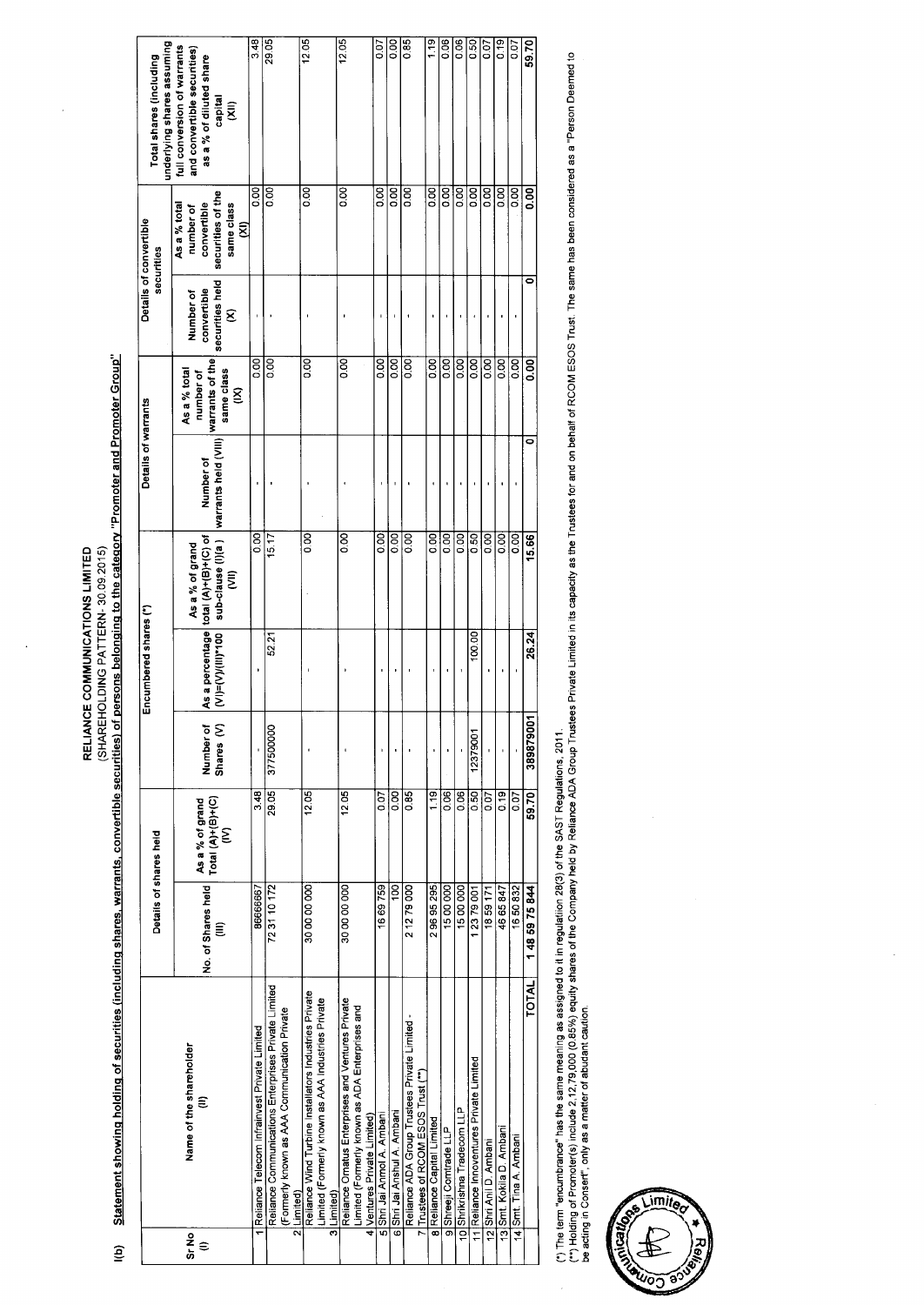RELIANCE COMMUNICATIONS LIMITED<br>(SHARE Solong to the Unities (including shares, warrants, convertible securities) of persons belonging to the category "Public" and holding more than 1% of the total number of<br>Shares

|       |                                                 |                      | Shares as a percentage of                                                                                      |                            | Details of Warrants                                        |                                             | Details of Convertible securities           |                                                                                                                                                                                   |
|-------|-------------------------------------------------|----------------------|----------------------------------------------------------------------------------------------------------------|----------------------------|------------------------------------------------------------|---------------------------------------------|---------------------------------------------|-----------------------------------------------------------------------------------------------------------------------------------------------------------------------------------|
| Sr No | Name of the shareholder                         | No of shares<br>held | $(A)+(B)+(C)$ indicated in<br>nares (i.e., Grand Total<br>statement at para(l)(a)<br>total number of<br>above) | warrants held<br>Number of | number of warrants<br>of the same class<br>As a % of total | securities held<br>Number of<br>convertible | convertible securities of<br>the same class | % w.r.t. total number of   full conversion of warrants and<br>convertible securities) as a %<br>underlying shares assuming<br>Total shares (including<br>of diluted share capital |
|       | Life Insurance Corporation Of India             | 164690275            | 6.62                                                                                                           |                            |                                                            |                                             |                                             | 6.62                                                                                                                                                                              |
|       | 2 Europacific Growth Fund                       | 87257324             | 3.51                                                                                                           |                            |                                                            |                                             |                                             | 3.51                                                                                                                                                                              |
|       | 3 New World Fund Inc                            | 52696111             | 2.12                                                                                                           |                            |                                                            |                                             |                                             | 2.12                                                                                                                                                                              |
|       | 4 Clsa Global Markets Pte. Ltd.                 | 42285000             | 1.70                                                                                                           |                            |                                                            |                                             |                                             | 1.70                                                                                                                                                                              |
|       | 5 Vanguard Funds                                | 30463362             | 1.22                                                                                                           |                            |                                                            |                                             |                                             | 1.22                                                                                                                                                                              |
|       | 6 Smallcap World Fund, Inc                      | 26845000             | 1.08                                                                                                           |                            |                                                            |                                             |                                             | $\frac{8}{1}$                                                                                                                                                                     |
|       | Ontario Teachers' Pension Plan Board-Np3A - All | 25000000             | 1,00                                                                                                           |                            |                                                            |                                             |                                             | $\frac{8}{10}$                                                                                                                                                                    |
|       | TOTAL                                           | 429237072            | 17.25                                                                                                          |                            |                                                            |                                             |                                             | 17.25                                                                                                                                                                             |

l(c)(ii) Statement showing holding of securities (including shares, warrants, convertible securities) of persons (together with PAC) belonging to the category "Public" and holding more than 5% of the total number of shares of the Company.

|       |                                    |                           |                                                                                                                                         |                       | Details of Warrants                                                                        |           | Details of Convertible securities           |                                                                                                                                                                                                                           |
|-------|------------------------------------|---------------------------|-----------------------------------------------------------------------------------------------------------------------------------------|-----------------------|--------------------------------------------------------------------------------------------|-----------|---------------------------------------------|---------------------------------------------------------------------------------------------------------------------------------------------------------------------------------------------------------------------------|
| Sr No | Name of the shareholder            | No of shares<br>beld<br>C | Shares as a percentage of<br>A)+(B)+(C) indicated in<br>shares(i.e.,Grand Total<br>statement at para(l)(a)<br>total number of<br>above) | Number of<br>warrants | of the same class   securities held<br>number of warrants   convertible<br>As a % of total | Number of | convertible securities of<br>the same class | $\frac{1}{2}$ % w.r.t. total number of $\frac{1}{2}$ full conversion of warrants and $\frac{1}{2}$<br>convertible securities) as a %<br>underlying shares assuming<br>Total shares (including<br>of diluted share capital |
|       | ife Insurance Corporation of India | 164690275                 | 6.62                                                                                                                                    |                       |                                                                                            |           |                                             | 62                                                                                                                                                                                                                        |
|       | <b>TOTAL</b>                       | 164690275                 | 62<br>6                                                                                                                                 |                       |                                                                                            |           |                                             | 6.62                                                                                                                                                                                                                      |

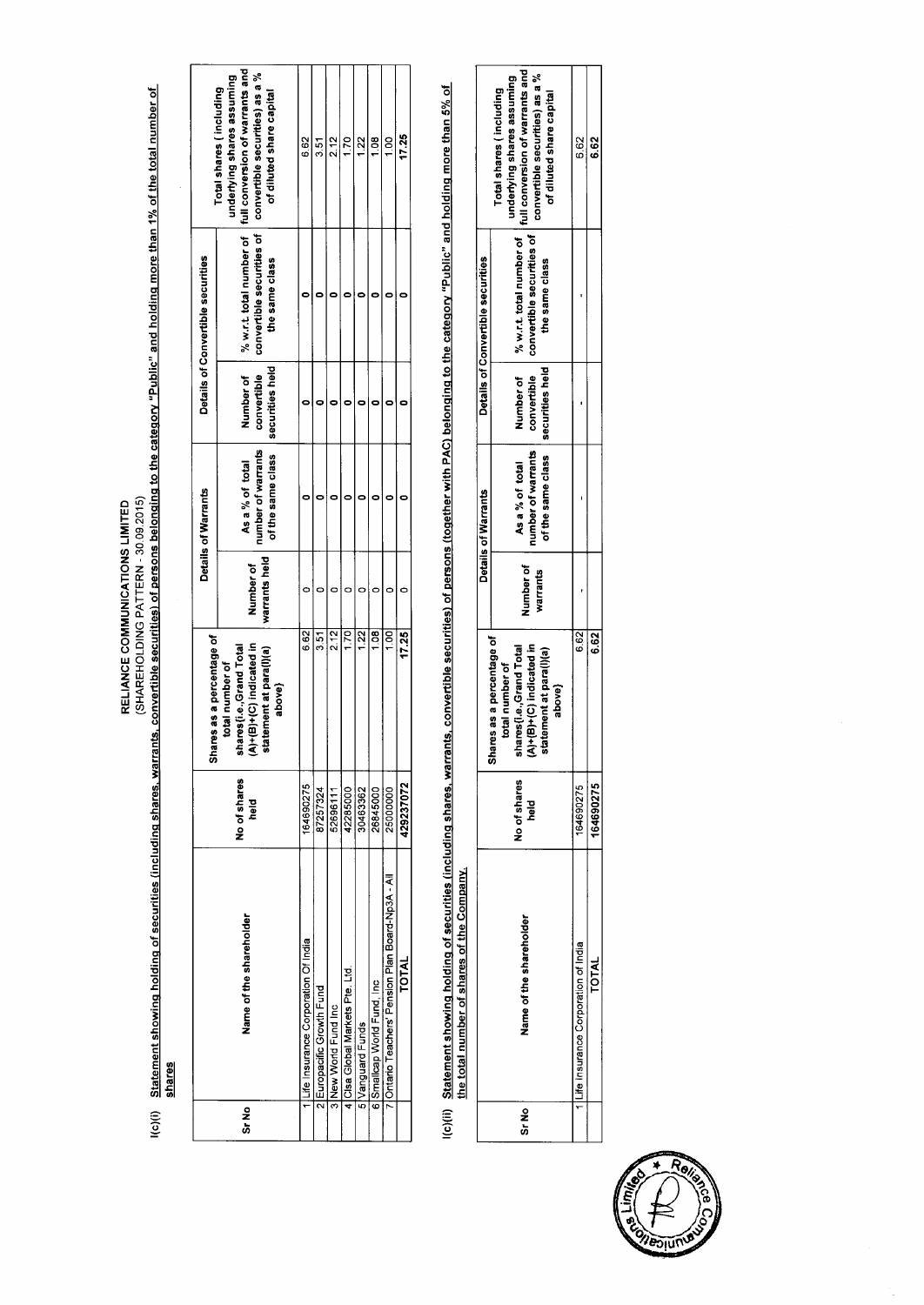RELIANCE COMMUNICATIONS LIMITED<br>(SHAREHOLDING PATTERN - 30.09.2015)

### Statement showing details of locked -in shares  $\frac{1}{2}$

| ას<br>ა | Name of the shareholder                         | No of locked-in shares | Locked-in shares as a percentage of total number<br>of shares(i.e.,Grand Total (A)+(B)+(C) indicated in<br>statement at para(l)(a) above} |
|---------|-------------------------------------------------|------------------------|-------------------------------------------------------------------------------------------------------------------------------------------|
|         | Limited<br>Reliance Telecom Infrainvest Private | 8666667                | ನೆ<br>ಎ                                                                                                                                   |
|         | TOTAI                                           | 86666667               | 3.48                                                                                                                                      |



 $\ddot{\phantom{a}}$ 

l,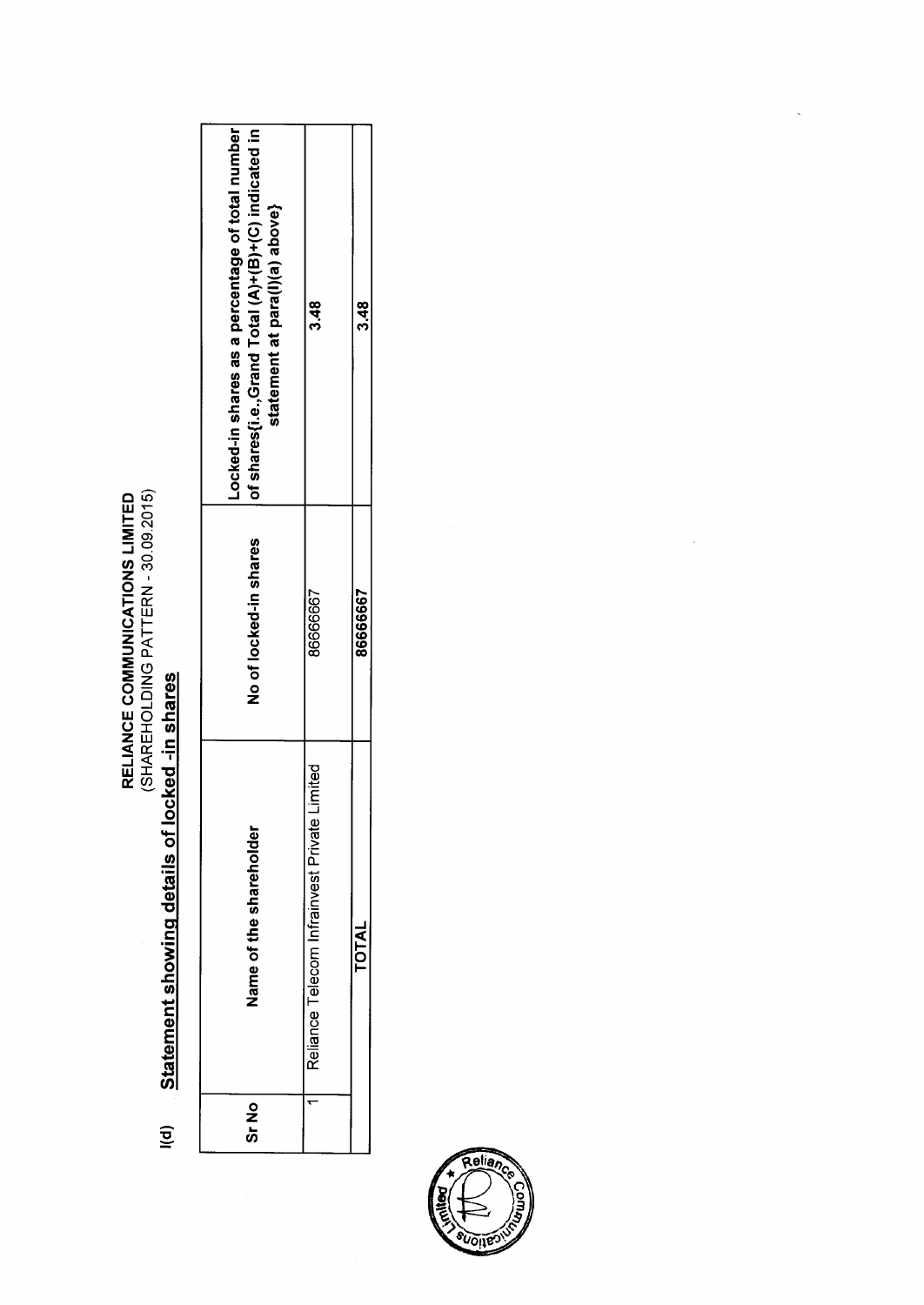

## Statement showing details of Depository Receipts (DRs)  $\mathsf{II}(\mathsf{a})$

| Shares underlying outstanding<br>statement at para(l)(a) above}<br>Total $(A)+(B)+(C)$ indicated in<br>DRs as a percentage of total<br>number of shares (i.e., Grand | 0.42     | 0.42         |
|----------------------------------------------------------------------------------------------------------------------------------------------------------------------|----------|--------------|
| No of shares underlying<br>outstanding DRs                                                                                                                           | 10375933 | 10375933     |
| outstanding DRs<br>Number of                                                                                                                                         | 10375933 |              |
| Rs,etc.)<br>ding DR<br>Sr No Type of outstand<br>ADRs,GDRs, SDI                                                                                                      | GDRs     | <b>TOTAL</b> |
|                                                                                                                                                                      |          |              |



 $\ddot{\phantom{0}}$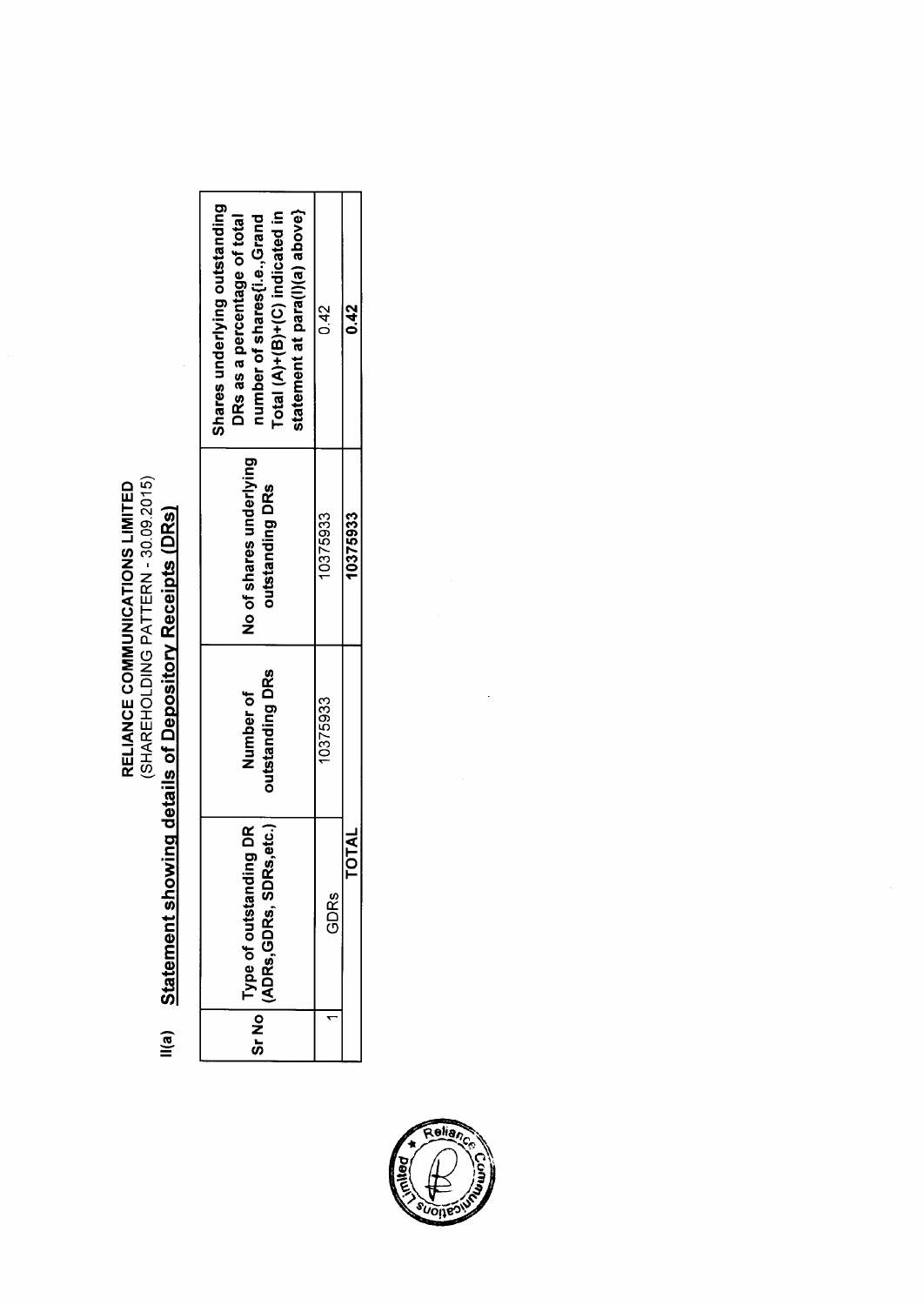RELIANCE COMMUNICATIONS LIMITED<br>(SHAREHOLDING PATTERN - 30.09.2015)

# Statement showing Holding of Depository Receipts (DRs), where underlying shares held by "Promoter/Promoter group" are in excess of 1% of the total number of shares  $\mathbf{I}(\mathbf{b})$

|         |                       | <br> <br>                                                            |                                            |                                                                                                                                                               |
|---------|-----------------------|----------------------------------------------------------------------|--------------------------------------------|---------------------------------------------------------------------------------------------------------------------------------------------------------------|
| ე<br>ან | Name of the DR Holder | Type of outstanding DR<br>ADRs,GDRs, SDRs,etc.)<br>of outstanding DR | No of shares underlying<br>outstanding DRs | indicated in statement at para(l)(a) above}<br>Shares underlying outstanding DRs as a<br>shares{i.e.,Grand Total (A)+(B)+(C)<br>percentage of total number of |
|         | Ξ                     | ż                                                                    |                                            | 0.00                                                                                                                                                          |
| C       |                       |                                                                      |                                            |                                                                                                                                                               |
|         |                       | <b>TOTAL</b>                                                         |                                            | <b>00.0</b>                                                                                                                                                   |

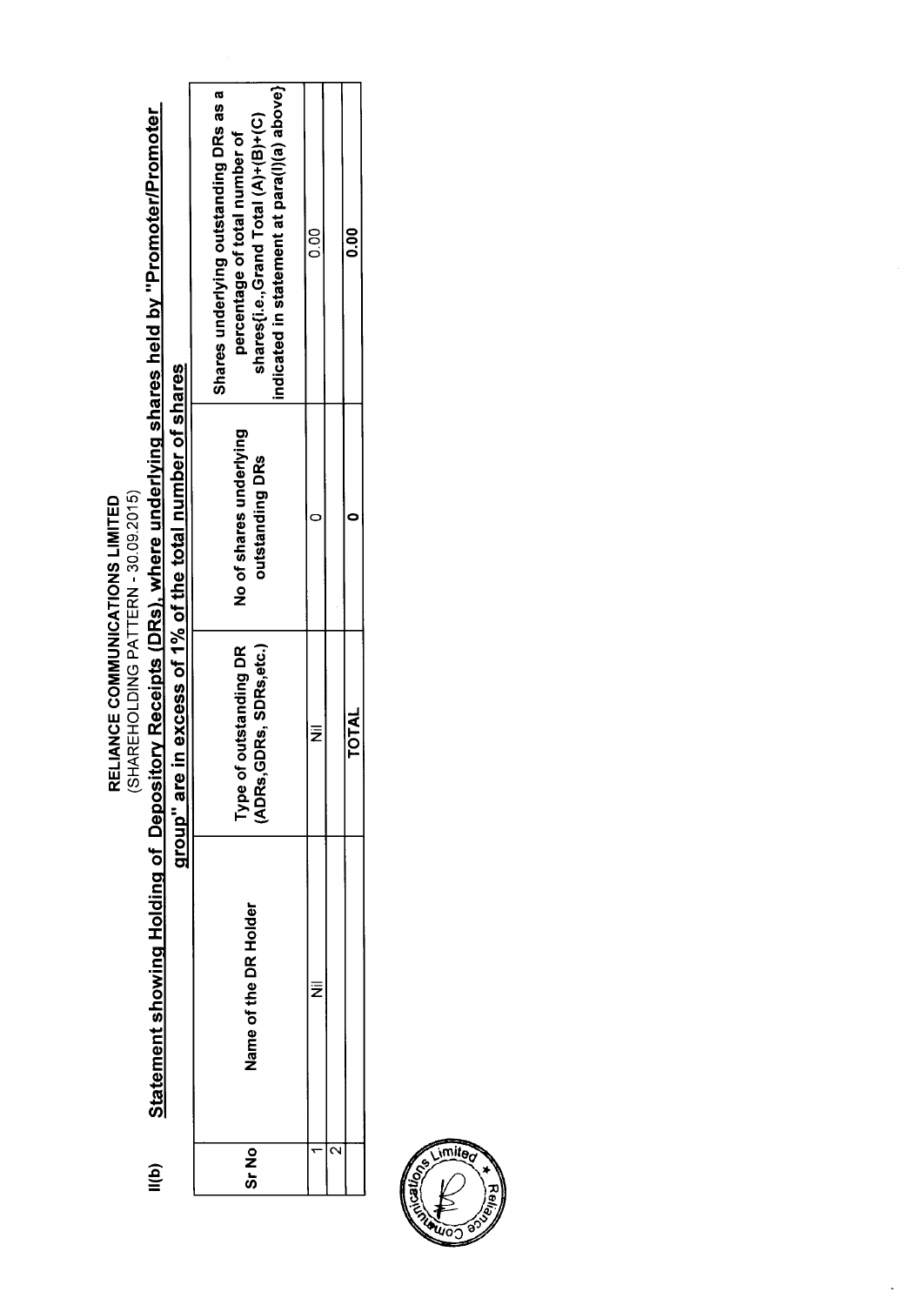### **RELIANCE COMMUNICATIONS LIMITED** (SHAREHOLDING PATTERN : 30.09.2015)

### (**III)(a) Statement showing Voting Pattern of Shareholders, if more than one class of shares** / **securities is issued by the issuer**

|          |                                                                                     |                 |                                                                          |          | <b>Total Voting</b><br>Rights (III+IV+V) | Total Voting Rights i.e. (VI) |                                    |
|----------|-------------------------------------------------------------------------------------|-----------------|--------------------------------------------------------------------------|----------|------------------------------------------|-------------------------------|------------------------------------|
| Category | Category of Shareholder                                                             | <b>Classs X</b> | No. of voting Rights held in each class of securities<br><b>Classs Y</b> | Classs Z |                                          | As a percentage<br>of $(A+B)$ | As a<br>percentage of<br>$(A+B+C)$ |
| (1)      | (11)                                                                                | (III)           | (IV)                                                                     | (V)      | (VI)                                     | (VI)                          | (VIII)                             |
| (A)      | Promoter and Promoter Group                                                         |                 |                                                                          |          |                                          |                               |                                    |
| (1)      | Indian                                                                              |                 |                                                                          |          |                                          |                               |                                    |
|          | (a) Individuals/Hindu Undivided Family                                              |                 |                                                                          |          |                                          |                               |                                    |
|          | (b) Central Government/State Government(s)                                          |                 |                                                                          |          |                                          |                               |                                    |
|          | (c) Bodies Corporate                                                                |                 |                                                                          |          |                                          |                               |                                    |
|          | (d) Financial Institutions/Banks                                                    |                 |                                                                          |          |                                          |                               |                                    |
|          | (e) Any Other (Specify)                                                             |                 |                                                                          |          |                                          |                               |                                    |
|          | Sub -Total (A)(1)                                                                   |                 |                                                                          |          |                                          |                               |                                    |
| (2)      | Foreign                                                                             |                 |                                                                          |          |                                          |                               |                                    |
|          | (a) Individuals (Non-Resident Individuals/Foreign Individuals)                      |                 |                                                                          |          |                                          |                               |                                    |
|          | (b) Bodies Corporate                                                                |                 |                                                                          |          |                                          |                               |                                    |
|          | (c) Institutions                                                                    |                 |                                                                          |          |                                          |                               |                                    |
|          | (d) Any Other (Specify)                                                             |                 |                                                                          |          |                                          |                               |                                    |
|          | Sub -Total (A)(2)                                                                   |                 |                                                                          |          |                                          |                               |                                    |
|          | Total Shareholding of Promoter and Promoter Group<br> (A)=(A)(1)+(A)(2)             |                 |                                                                          |          |                                          |                               |                                    |
| (B)      | Public Shareholding                                                                 |                 |                                                                          |          |                                          |                               |                                    |
| (1)      | Institutions                                                                        |                 |                                                                          |          |                                          |                               |                                    |
|          | (a) Mutual Funds / UTI                                                              |                 |                                                                          |          |                                          |                               |                                    |
| (b)      | Financial Institutions/Banks                                                        |                 |                                                                          |          | <b>Not Applicable</b>                    |                               |                                    |
|          | (c) Central Government/State Government(s)                                          |                 |                                                                          |          |                                          |                               |                                    |
|          | (d) Venture Capital Funds                                                           |                 |                                                                          |          |                                          |                               |                                    |
|          | (e) Insurance Companies                                                             |                 |                                                                          |          |                                          |                               |                                    |
|          | (f) Foreign Institutional Investors                                                 |                 |                                                                          |          |                                          |                               |                                    |
|          | (g) Foreign Venture Capital Investors                                               |                 |                                                                          |          |                                          |                               |                                    |
|          | (h) Any Other (Specify)                                                             |                 |                                                                          |          |                                          |                               |                                    |
|          | Sub - Total (B)(1)                                                                  |                 |                                                                          |          |                                          |                               |                                    |
| (2)      | <b>Non-Institutions</b>                                                             |                 |                                                                          |          |                                          |                               |                                    |
|          | (a) Bodies Corporate                                                                |                 |                                                                          |          |                                          |                               |                                    |
|          | (b)   Individuals                                                                   |                 |                                                                          |          |                                          |                               |                                    |
|          | i. Individual shareholders holding nominal share capital<br>up to Rs.1Lakh.         |                 |                                                                          |          |                                          |                               |                                    |
|          | ii. Individual shareholders holding nominal share capital in<br>excess of Rs.1Lakh. |                 |                                                                          |          |                                          |                               |                                    |
|          | (c) Any Other (Specify)                                                             |                 |                                                                          |          |                                          |                               |                                    |
|          | Sub -Total (B)(2)                                                                   |                 |                                                                          |          |                                          |                               |                                    |
|          | Total Public Shareholding B=(B)(1)+(B)(2)                                           |                 |                                                                          |          |                                          |                               |                                    |
|          | TOTAL (A) + (B)                                                                     |                 |                                                                          |          |                                          |                               |                                    |
| (C)      | Shares held by Custodians and against which<br>Depository Receipts have been issued |                 |                                                                          |          |                                          |                               |                                    |
|          | Sub - Total (C)                                                                     |                 |                                                                          |          |                                          |                               |                                    |
|          | GRAND TOTAL (A)+(B)+(C)                                                             |                 |                                                                          |          |                                          |                               |                                    |



CERTIFIED TRUE COPY **FOR RELIANCE CORRICATIONS LIMITED** 

PRAKASH SHENOY COMPANY SECRETARY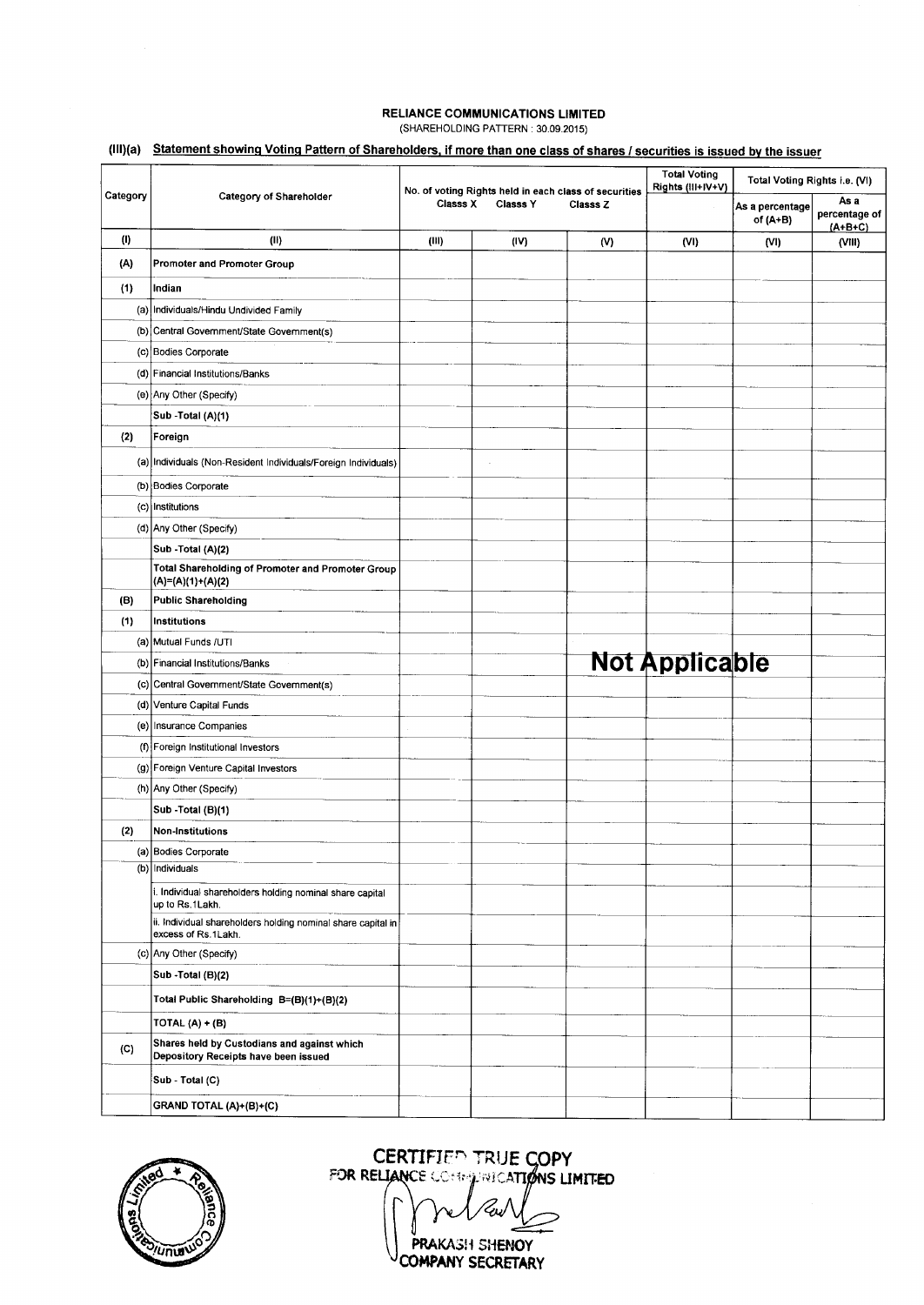### **1(a) STATEMENT SHOWING SHAREHOLDING** PATTERN - **Post Scheme of Arrangement**

**Name of the Company** : RELIANCE COMMUNICATIONS **LIMITED**

|                  | Name of the Company: RELIANCE COMMUNICATIONS LIMITED                                                     |                              |                                                          |                                 |                                                              |                       |                                                                                              |                                     |
|------------------|----------------------------------------------------------------------------------------------------------|------------------------------|----------------------------------------------------------|---------------------------------|--------------------------------------------------------------|-----------------------|----------------------------------------------------------------------------------------------|-------------------------------------|
|                  | Scrip Code : BSE - 532712<br><b>NSE - RCOM</b>                                                           |                              |                                                          |                                 |                                                              |                       |                                                                                              |                                     |
|                  | Name of the scrip :- RCOM<br><b>Class of security: Equity</b>                                            |                              |                                                          |                                 |                                                              |                       |                                                                                              |                                     |
|                  | Partly paid-up shares:-                                                                                  |                              | No. of Partly paid-up shares                             |                                 | As a % of total no. of Partly paid-up<br>shares              |                       | As a % of total no. of shares of the Company                                                 |                                     |
| Held by public   | Held by promoter/promoter group                                                                          |                              | 0                                                        |                                 | 0                                                            |                       | 0                                                                                            |                                     |
|                  | Total                                                                                                    |                              | 0<br>0                                                   |                                 | 0<br>0                                                       |                       | 0<br>$\overline{0}$                                                                          |                                     |
|                  | <b>Outstanding Convertible Securities</b>                                                                |                              | No. of outstanding securities                            |                                 | As a % of total no. of outstanding<br>convertible securities |                       | As a % of total no. of shares of the Company,<br>assuming full conversion of the convertible |                                     |
|                  | Held by promoter/promoter group                                                                          |                              | 0                                                        |                                 | 0                                                            |                       | securities<br>0                                                                              |                                     |
| Held by public   | Total                                                                                                    |                              | 0<br>0                                                   |                                 | 0<br>Ő                                                       |                       | 0<br>$\mathbf 0$                                                                             |                                     |
|                  | Warrants:-                                                                                               |                              |                                                          |                                 |                                                              |                       | As a % of total no. of shares of the Company,                                                |                                     |
|                  | Held by promoter/promoter group                                                                          |                              | No. of warrants<br>0                                     |                                 | As a % of total no. of warrants<br>0.00                      |                       | assuming full conversion of warrants<br>0                                                    |                                     |
| Held by public   |                                                                                                          |                              | 0                                                        |                                 | 0                                                            |                       | 0                                                                                            |                                     |
|                  | Total                                                                                                    |                              | 0                                                        |                                 | 0.00                                                         |                       | $\bullet$                                                                                    |                                     |
|                  | Total paid-up capital of the Company, assuming full<br>conversion of warrants and convertible securities |                              | Rs.1382,76,65,250/- (No. of Equity shares 276,55,33,050) |                                 |                                                              |                       |                                                                                              |                                     |
|                  |                                                                                                          |                              |                                                          | Number of                       | Total Shareholding as a                                      |                       | Shares Pledged or otherwise                                                                  |                                     |
| Category<br>Code | <b>Category of Shareholder</b><br>(11)                                                                   | No of<br><b>Shareholders</b> | <b>Total No of</b><br><b>Shares</b>                      | shares held in<br>dematerilised | percentage of total number of<br>shares                      |                       | encumbered                                                                                   |                                     |
| (I)              |                                                                                                          | (III)                        | (IV)                                                     | Form<br>(V)                     | As a percentage<br>of (A+B) (VI)                             | As a<br>percentage of | No of Shares<br>(VIII)                                                                       | As a percentage<br>(IX=VIII/IV*100) |
| (A)              | Shareholding of Promoter and Promoter<br>Group                                                           |                              |                                                          |                                 |                                                              | (A+B+C) (VII)         |                                                                                              |                                     |
| (1)              | Indian                                                                                                   |                              |                                                          |                                 |                                                              |                       |                                                                                              |                                     |
|                  | (a) Individuals/Hindu Undivided Family                                                                   | 5 <sub>l</sub>               | 9845709                                                  | 9845709                         | 0.36                                                         | 0.36                  | 0                                                                                            | 0.00                                |
|                  | (b) Central Government/State Governments<br>(c) Bodies Corporate                                         | o                            | 0                                                        | o                               | 0.00                                                         | 0.00                  | 0                                                                                            | 0.00                                |
|                  | (d) Financial Institutions/Banks                                                                         | 8<br>οI                      | 1454851135<br>0                                          | 1454851135<br>o                 | 52.80<br>0.00                                                | 52.61                 | 389879001                                                                                    | 26.80                               |
|                  | (e) Any Other (Specify)                                                                                  |                              |                                                          |                                 |                                                              | 0.00                  | 0                                                                                            | 0.00                                |
|                  | RCOM ESOS Trust                                                                                          | $\mathbf{1}$                 | 21279000                                                 | 21279000                        | 0.77                                                         | 0.77                  | $\mathbf 0$                                                                                  | 0.00                                |
|                  | Sub -Total (A)(1)                                                                                        | 14                           | 1485975844                                               | 1485975844                      | 53.93                                                        | 53.73                 | 389879001                                                                                    | 26.24                               |
| (2)              | Foreign                                                                                                  |                              |                                                          |                                 |                                                              |                       |                                                                                              |                                     |
|                  | (a) Individuals (Non-Resident Individuals/Foreign<br>Individuals)                                        | ٥I                           | 0                                                        | $\Omega$                        | 0.00                                                         |                       |                                                                                              |                                     |
|                  | (b) Bodies Corporate                                                                                     | ٥l                           | o                                                        | o                               | 0.00                                                         | 0.00<br>0.00          | 0<br>$\mathbf 0$                                                                             | 0.00<br>0.00                        |
|                  | (c) Institutions                                                                                         | ٥l                           | 0                                                        | $\overline{0}$                  | 0.00                                                         | 0.00                  | 0                                                                                            | 0.00                                |
|                  | (d) Qualified Foreign Investor                                                                           | ol                           | O                                                        | 0                               | 0.00                                                         | 0.00                  | 0                                                                                            | 0.00                                |
|                  | (e) Any Other (Specify)<br>Sub -Total (A)(2)                                                             | ٥l<br>0                      | 0<br>$\mathbf{0}$                                        | $\overline{0}$                  | 0.00                                                         | 0.00                  | 0                                                                                            | 0.00                                |
|                  | Total Shareholding of Promoter and<br>Promoter Group (A)=(A)(1)+(A)(2)                                   | 14                           | 1485975844                                               | $\mathbf{0}$<br>1485975844      | 0.00<br>53.93                                                | 0.00<br>53.73         | $\mathbf 0$<br>389879001                                                                     | 0.00<br>26.24                       |
| (B)              | Public Shareholding                                                                                      |                              |                                                          |                                 |                                                              |                       | N/A                                                                                          | <b>N/A</b>                          |
|                  | (1) Institutions<br>(a) Mutual Funds /UT!                                                                |                              |                                                          |                                 |                                                              |                       | <b>N/A</b>                                                                                   | N/A                                 |
|                  | (b) Financial Institutions/Banks                                                                         | 147<br>338                   | 249 03 845<br>5293286                                    | 24525984<br>5181990             | 0.90<br>0.19                                                 | 0.90<br>0.19          | 0<br>$\mathbf 0$                                                                             | 0.00<br>0.00 <sub>l</sub>           |
|                  | (c) Central Government/State Governments                                                                 | 71                           | 1214923                                                  | 409768                          | 0.04                                                         | 0.04                  | 0                                                                                            | 0.00                                |
|                  | (d) Venture Capital Funds                                                                                | $\circ$                      | 0                                                        |                                 | 0.00                                                         | 0.00                  | 0                                                                                            | 0.00                                |
|                  | (e) Insurance Companies<br>(f) Foreign Institutional Investors                                           | 39<br>561                    | 176268672<br>528581830                                   | 176262943                       | 6.40                                                         | 6.37                  | 0                                                                                            | 0.00                                |
|                  | (9) Foreign Venture Capital Investors                                                                    | o                            | 0                                                        | 528464709<br>o                  | 19.19<br>0.00                                                | 19.11<br>0.00         | O<br>$\mathsf{o}$                                                                            | 0.00<br>0.00                        |
|                  | (h) Qualified Foreign Investor                                                                           | $\circ$                      | $\mathfrak{o}$                                           | $\circ$                         | 0.00                                                         | 0.00                  | $\circ$                                                                                      | 0.00                                |
|                  | (i) Any Other (Specify)                                                                                  | $\circ$                      | 0                                                        | ol                              | 0.00                                                         | 0.00                  | 0                                                                                            | 0.00                                |
|                  | Sub -Total (B)(1)<br>(2) Non-Institutions                                                                | 1156                         | 7362 62 556                                              | 734845394                       | 26.72                                                        | 26.62                 | $\bullet$                                                                                    | 0.00                                |
|                  | (a) Bodies Corporate                                                                                     | 5991                         | 36882686                                                 | 36408097                        | 1.34                                                         |                       | <b>N/A</b><br>0                                                                              | N/A                                 |
|                  | (b) Individuals                                                                                          |                              |                                                          |                                 |                                                              | 1.33                  |                                                                                              | 0.00                                |
|                  | Individual shareholders holding nominal<br>sharecapital up to Rs.1 Lakh.                                 |                              |                                                          |                                 |                                                              |                       |                                                                                              |                                     |
|                  | ii. Individual shareholders holding nominal                                                              | 1609429                      | 190529942                                                | 157423927                       | 6.92                                                         | 6.89                  | 0                                                                                            | 0.00                                |
|                  | sharecapital in excess of Rs.1 Lakh.<br>(c) Qualified Foreign Investor                                   | 232                          | 17903910                                                 | 17805516                        | 0.65                                                         | 0.65                  | 0                                                                                            | 0.00                                |
|                  | (d) Any Other (Specify)                                                                                  | $\circ$<br>$\Omega$          | o<br>٥۱                                                  | οl<br>οl                        | 0.00<br>0.00                                                 | 0.00<br>0.00          | 0<br><b>N/A</b>                                                                              | 0.00                                |
|                  | 1 NRIS/OCBs                                                                                              | 15166                        | 11048874                                                 | 8551034                         | 0.40                                                         | 0.40                  | $\mathbf 0$                                                                                  | N/A<br>0.00                         |
|                  | 2 Person Acting in Concert (PAC)* (Please<br>refer note)                                                 |                              | 276553305                                                | 276553305                       | 10.04                                                        | 10.00                 | 0                                                                                            |                                     |
|                  | Sub - Total (B)(2)                                                                                       | 1630819                      | 532918717                                                | 496741879                       | 19.34                                                        | 19.27                 | $\mathbf 0$                                                                                  | 0.00<br>0.00                        |
|                  | <b>Total Public Shareholding</b>                                                                         |                              |                                                          |                                 |                                                              |                       |                                                                                              |                                     |
|                  | B=(B)(1)+(B)(2)                                                                                          | 1631975                      | 12691 81 273                                             | 1231587273                      | 46.07                                                        | 45.89                 | 0                                                                                            | 0.00                                |
|                  | TOTAL (A) +(B)<br>Shares held by Custodians and against                                                  | 1631989                      | 27551 57 117                                             | 2717563117                      | 100.00                                                       | 99 62                 | 389879001                                                                                    | 14.15                               |
| (C)              | which Depository Receipts have been<br>issued                                                            |                              |                                                          |                                 |                                                              |                       |                                                                                              |                                     |
| $\mathbf{1}$     | Promoter and Promoter Group                                                                              | 0                            | O.                                                       | 0                               | N/A<br>0.00                                                  | 0.00                  | <b>N/A</b><br>0                                                                              | N/A<br>0.00                         |
| $\overline{2}$   | Public                                                                                                   |                              | 10375933                                                 | 10375933                        | 0.00                                                         | 0.38                  | 0                                                                                            | 0.00                                |
|                  | Sub - Total (C)                                                                                          | 1                            | 103 75 933                                               | 10375933                        | 0.00                                                         | 0.38                  | 0                                                                                            | 0.00                                |
|                  | GRAND TOTAL (A)+(B)+(C)                                                                                  | 16 31 990                    | 27655 33 050                                             | 2.72.79.39.050                  | 100.00                                                       | 100.00                | 300070004                                                                                    |                                     |

**2 0.00 0**.**38 0 0.00** GRAND TOTAL (**A)+(B)+**(**C) 1631990** <sup>1</sup> **27655 33 050 2 72 79 39 010** <sup>1</sup> **100.00 <sup>100</sup>**.**<sup>00</sup> <sup>389879001</sup> 14.10 Note** : Represents the new Equity Shares of the Company to be issued and allotted to Sistema Shyam Teleservices Limited ("SSTL") in terms of the Scheme of Arrangement subject to the same being sanctioned by the Hon'ble High Court of Judicature at Bombay and the Hon'ble High Court of Rajasthan (the "Scheme"). In terms of the Scheme, SSTL is regarded as a Pejsoas.Acting in Concert (PAC) with the Promoters for the purposes of the Securities and Exchange Board of India (Substantial Acquisition of Shares and Takeovers) Regulations, 2011. $\sqrt{c}$ atio

 $\tilde{\tilde{\sigma}}$ 

 $\widetilde{\varepsilon_{\eta\Theta}}$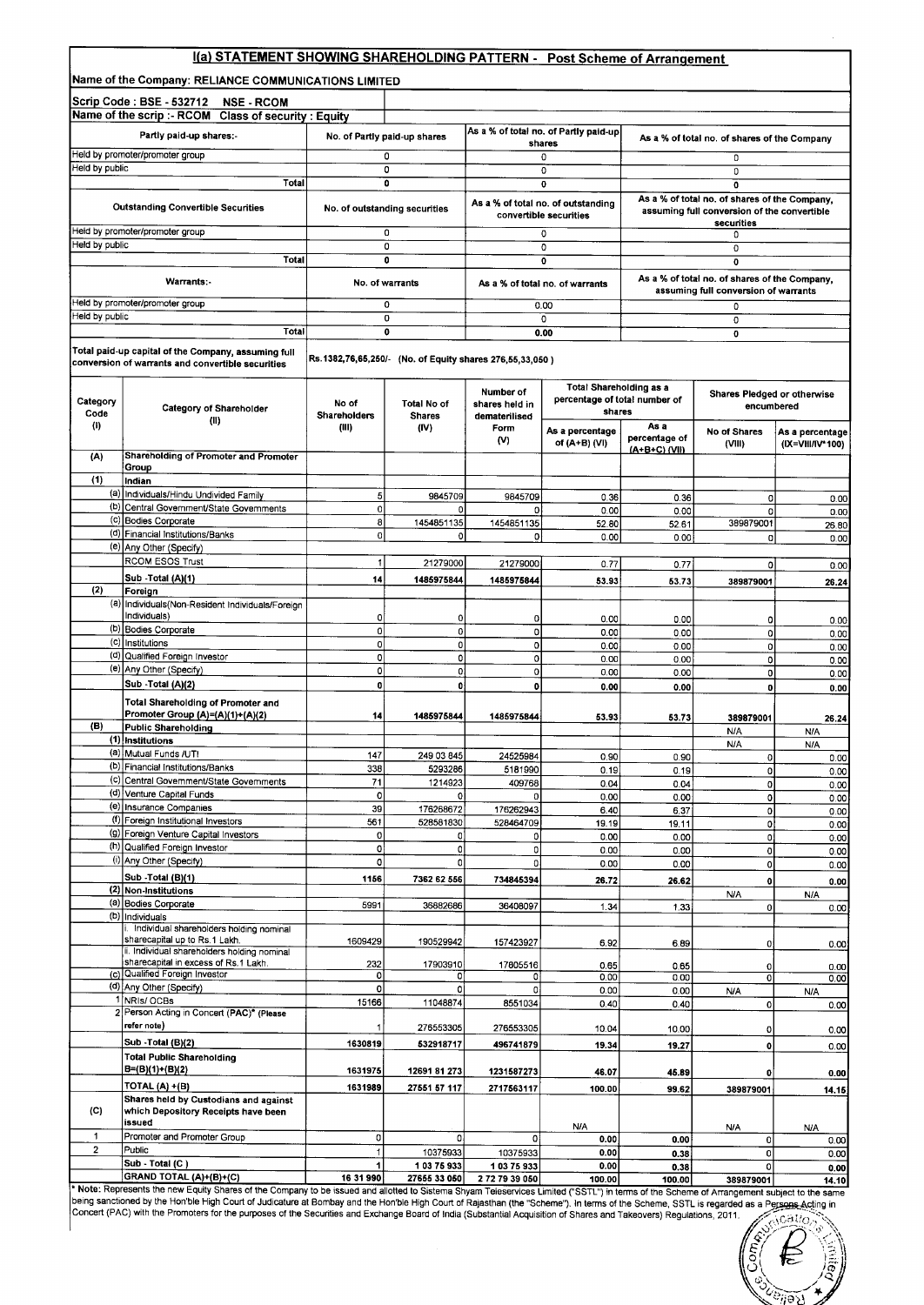Statement showing holding of securities (including shares, warrants, convertible securities) of persons belonging to the category "Promoter and Promoter Group" RELIANCE COMMUNICATIONS LIMITED (SHAREHOLDING PATTERN-POST)

 $\ddot{e}$ 

|            |                                                                                                                   | Details of shares held  |                                           |                                    | Encumbered shares (*) |                                                                                   | Details of warrants                                             |                                              |                                                  | Details of convertible<br>securities                                                                  | underlying shares assuming<br>Total shares (including                                                  |  |
|------------|-------------------------------------------------------------------------------------------------------------------|-------------------------|-------------------------------------------|------------------------------------|-----------------------|-----------------------------------------------------------------------------------|-----------------------------------------------------------------|----------------------------------------------|--------------------------------------------------|-------------------------------------------------------------------------------------------------------|--------------------------------------------------------------------------------------------------------|--|
| Sr No<br>€ | Name of the shareholder<br>€                                                                                      | No. of Shares held<br>€ | As a % of grand<br>Total (A)+(B)+(C)<br>ξ | Shares <sub>(V)</sub><br>Number of | $(V)= (V)/(11)^*100$  | As a percentage total (A)+(B)+(C) of<br>sub-clause (l)(a)<br>As a % of grand<br>ξ | warrants held (VIII)  <mark>warrants of the</mark><br>Number of | same class<br>As a % total<br>number of<br>g | securities held<br>convertible<br>Number of<br>g | securities of the<br>convertible<br>same class<br>As a % total<br>number of<br>$\widehat{\mathsf{g}}$ | full conversion of warrants<br>and convertible securities)<br>as a % of diluted share<br>capital<br>ξÎ |  |
|            |                                                                                                                   | 8666667                 | 313                                       |                                    |                       | $\overline{000}$                                                                  |                                                                 | 0.00                                         | ï                                                | $\overline{5}$                                                                                        | 3.13                                                                                                   |  |
|            | <b>Reliance Telecom Infrainvest Private Limited</b>                                                               |                         |                                           |                                    |                       |                                                                                   |                                                                 | $\overline{0.00}$                            |                                                  | oo                                                                                                    | 26.15                                                                                                  |  |
|            | Reliance Communications Enterprises Private Limited<br>(Formerly known as AAA Communication Private<br>2 Limited) | 723110172               | 26.15                                     | 377500000                          | 52.21                 | 13.65                                                                             |                                                                 |                                              |                                                  |                                                                                                       |                                                                                                        |  |
|            | Reliance Wind Turbine Installators Industries Private                                                             | 30 00 00 000            | 10.85                                     |                                    |                       | $\overline{50}$                                                                   |                                                                 | 0.00                                         |                                                  | $\overline{0}$                                                                                        | 10.85                                                                                                  |  |
|            | Limited (Formerly known as AAA Industries Private<br>3 Limited)                                                   |                         |                                           |                                    |                       |                                                                                   |                                                                 |                                              |                                                  |                                                                                                       |                                                                                                        |  |
|            | Reliance Omatus Enterprises and Ventures Private                                                                  | 30 00 00 000            | 10.85                                     |                                    |                       | 80                                                                                |                                                                 | 8<br>o                                       |                                                  | 8<br>0.00                                                                                             | 10.85                                                                                                  |  |
|            | Limited (Formerly known as ADA Enterprises and<br>4 Ventures Private Limited)                                     |                         |                                           |                                    |                       |                                                                                   |                                                                 |                                              |                                                  |                                                                                                       |                                                                                                        |  |
|            | 5 Shri Jai Anmol A. Ambani                                                                                        | 1669759                 | $\frac{8}{2}$                             |                                    |                       | $\overline{0.00}$                                                                 |                                                                 | 0.00                                         |                                                  | 80.0                                                                                                  | 0.06                                                                                                   |  |
|            | 6 Shri Jai Anshul A. Ambani                                                                                       | $\overline{8}$          | $\frac{8}{3}$                             |                                    | ı                     | 8s                                                                                |                                                                 | 8s                                           |                                                  | 0.00                                                                                                  | 8,00                                                                                                   |  |
|            | Reliance ADA Group Trustees Private Limited -                                                                     | 21279000                | 0.77                                      |                                    |                       | $\frac{8}{2}$                                                                     |                                                                 | $\frac{8}{10}$                               |                                                  | 0.00                                                                                                  | $\frac{1}{2}$                                                                                          |  |
|            | 7 Trustees of RCOM ESOS Trust (**)                                                                                | 29695295                | 107                                       |                                    |                       | 0.00                                                                              |                                                                 | $\overline{5}$                               |                                                  | $\overline{0}$                                                                                        | 107                                                                                                    |  |
|            | 8 Reliance Capital Limited<br>9 Shreeji Comtrade LLP                                                              | 1500000                 | 0.05                                      |                                    |                       | 0.00                                                                              |                                                                 | 8<br>0.0                                     |                                                  | oo                                                                                                    | 0.05                                                                                                   |  |
|            |                                                                                                                   | 1500000                 | $rac{5}{2}$                               |                                    |                       | 0.00                                                                              |                                                                 | 0.00                                         |                                                  | 0.00                                                                                                  | C <sub>0</sub>                                                                                         |  |
|            | 10 Shrikrishna Tradecom LLP                                                                                       | 1 23 79 001             | 0.45                                      | 12379001                           | 100.00                | 0.45                                                                              |                                                                 | 0.00                                         |                                                  | O.OO                                                                                                  | 0.45                                                                                                   |  |
|            | 11 Reliance Innoventures Private Limited                                                                          |                         | <b>CO</b>                                 |                                    |                       | 0.00                                                                              |                                                                 | 0.00                                         |                                                  | 0.00                                                                                                  | So                                                                                                     |  |
|            | 12 Shri Anil D. Ambani                                                                                            | 1859171                 |                                           |                                    |                       |                                                                                   |                                                                 | 0.00                                         |                                                  | 800                                                                                                   | 7<br>D                                                                                                 |  |
|            | 13 Smt. Kokila D. Ambani                                                                                          | 46 65 847               | 0.17                                      |                                    |                       | 0.00                                                                              |                                                                 |                                              |                                                  |                                                                                                       | 80                                                                                                     |  |
|            | 14 Smt. Tina A. Ambani                                                                                            | 1650832                 | 80.0                                      |                                    |                       | 0.00                                                                              |                                                                 | 0.00                                         |                                                  | 8,00                                                                                                  |                                                                                                        |  |
|            | TOTAL                                                                                                             | 1485975844              | 53.73                                     | Ė<br>38987900                      | 26.24                 | 14.10                                                                             | 0                                                               | 0.00                                         | 0                                                | 80                                                                                                    | 53.73                                                                                                  |  |
|            |                                                                                                                   |                         |                                           |                                    |                       |                                                                                   |                                                                 |                                              |                                                  |                                                                                                       |                                                                                                        |  |

(\*) The term "encumbrance" has the same meaning as assigned to it in regulations, 2011.<br>(\*\*) Holding of Promoter(s) include 2,12,79,000 (0.85%) equity shares of the Oomp Prelations, 2011.<br>acting in Consert", only as a matt

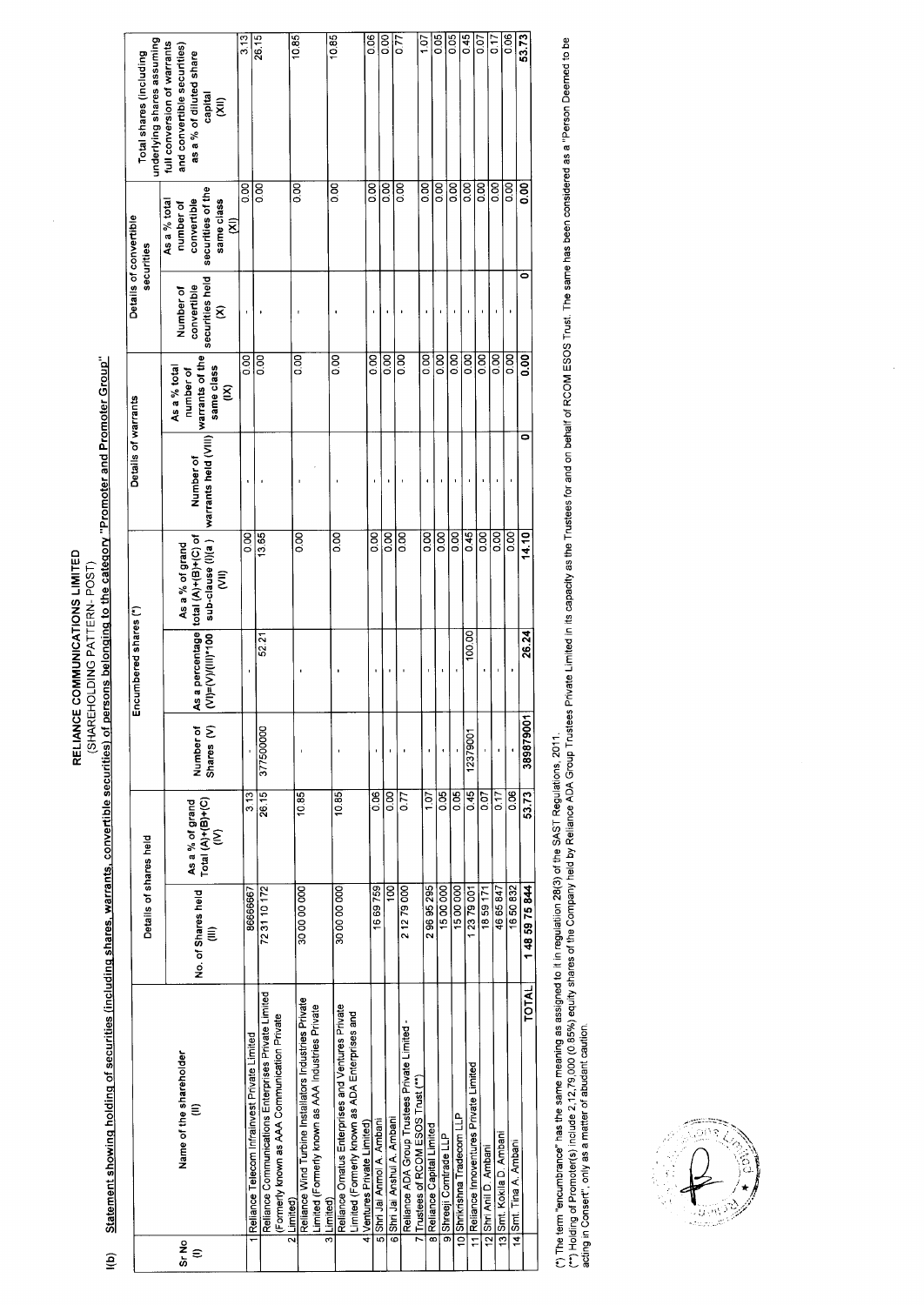RELIANCE COMMUNICATIONS LIMITED<br>(SHARE: PATER Jong to Securities (including shares, warrants, convertible securities) of persons belonging to the category "Public" and holding more than 1% of the total number of<br>Shares

|         |                                        |                      | ires as a percentage of<br>Sha                                                                              |                            | Details of Warrants                                        |                                             | Details of Convertible securities | Total shares (including                                                                                                                                                            |
|---------|----------------------------------------|----------------------|-------------------------------------------------------------------------------------------------------------|----------------------------|------------------------------------------------------------|---------------------------------------------|-----------------------------------|------------------------------------------------------------------------------------------------------------------------------------------------------------------------------------|
| ទី<br>ភ | Name of the shareholder                | No of shares<br>held | (A)+(B)+(C) indicated in<br>lares [i.e., Grand Total<br>tatement at para(l)(a)<br>total number of<br>above} | warrants held<br>Number of | of the same class<br>number of warrants<br>As a % of total | securities held<br>Number of<br>convertible | the same class                    | % w.r.t. total number of   full conversion of warrants and<br>convertible securities of   convertible securities) as a %<br>underlying shares assuming<br>of diluted share capital |
|         | Life Insurance Corporation Of India    | 164690275            | 5.96                                                                                                        |                            |                                                            |                                             |                                   | 96<br>5                                                                                                                                                                            |
|         | 2 Europacific Growth Fund              | 87257324             | 3.16                                                                                                        |                            |                                                            |                                             |                                   | $\frac{6}{3}$                                                                                                                                                                      |
|         | S New World Fund Inc                   | 52696111             | 1.91                                                                                                        |                            |                                                            |                                             |                                   | 51                                                                                                                                                                                 |
|         | Licisa Global Markets Pte. Ltd         | 42285000             | 1.53                                                                                                        |                            |                                                            |                                             |                                   | $\frac{3}{2}$                                                                                                                                                                      |
|         | SiVanguard Funds                       | 30463362             | 1.10                                                                                                        |                            |                                                            |                                             |                                   | ۹<br>T                                                                                                                                                                             |
|         | 6 Sistema Shyam Teleservices Ltd.(PAC) | 276553305            | 10.00                                                                                                       |                            |                                                            |                                             |                                   | 10.00                                                                                                                                                                              |
|         | TOTAL                                  | 653945377            | 23.65                                                                                                       |                            |                                                            |                                             |                                   | 26.27                                                                                                                                                                              |

l(c)(ii) Statement showing holding of securities (including shares, warrants, convertible securities) of persons (together with PAC) belonging to the category "Public" and holding more than 5% of<br>the total number of shares

|        |                                      |                         | ares as a percentage of<br>န္တ                                                                              |                       | Details of Warrants                                                          |             | Details of Convertible securities           |                                                                                                                     |
|--------|--------------------------------------|-------------------------|-------------------------------------------------------------------------------------------------------------|-----------------------|------------------------------------------------------------------------------|-------------|---------------------------------------------|---------------------------------------------------------------------------------------------------------------------|
| ន<br>ត | Name of the shareholder              | No of shares<br>ne<br>P | 4)+(B)+(C) indicated in<br>hares (i.e., Grand Total<br>statement at para(l)(a)<br>total number of<br>above} | Number of<br>warrants | of the same class   securities held<br>number of warrants<br>As a % of total | convertible | convertible securities of<br>the same class | convertible securities) as a %<br>underlying shares assuming<br>Total shares (including<br>of diluted share capital |
|        | Tre Insurance Corporation of India   | 164690275               | 5.96                                                                                                        |                       |                                                                              |             |                                             | 5.96                                                                                                                |
|        | Sistema Shyam Teleservices Ltd.(PAC) | 276553305               | 10.00                                                                                                       |                       |                                                                              |             |                                             | 10.00                                                                                                               |
|        | <b>TOTAL</b>                         | 141243580               | 15.96                                                                                                       |                       |                                                                              |             |                                             | 15.96                                                                                                               |

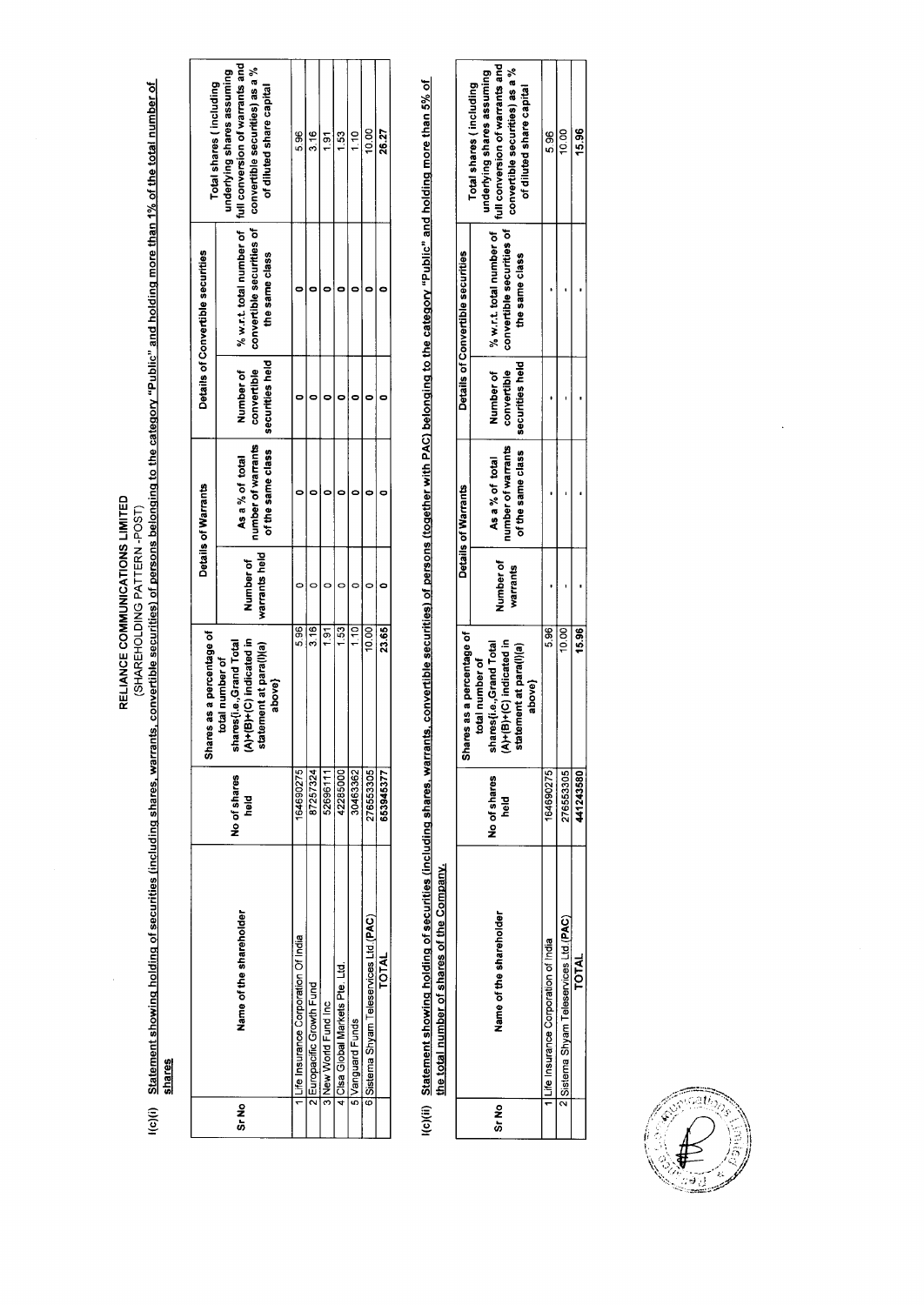RELIANCE COMMUNICATIONS LIMITED<br>(SHAREHOLDING PATTERN - POST)

### Statement showing details of locked -in shares  $\overline{\mathsf{I}}$

| ე<br>ან | Name of the shareholder                         | No of locked-in shares | Locked-in shares as a percentage of total number<br>of shares{i.e.,Grand Total (A)+(B)+(C) indicated in<br>statement at para(l)(a) above} |
|---------|-------------------------------------------------|------------------------|-------------------------------------------------------------------------------------------------------------------------------------------|
|         | Limited<br>Reliance Telecom Infrainvest Private | 8666667                | 3.13                                                                                                                                      |
|         | <b>TOTAL</b>                                    | 86666667               | ი<br>13                                                                                                                                   |

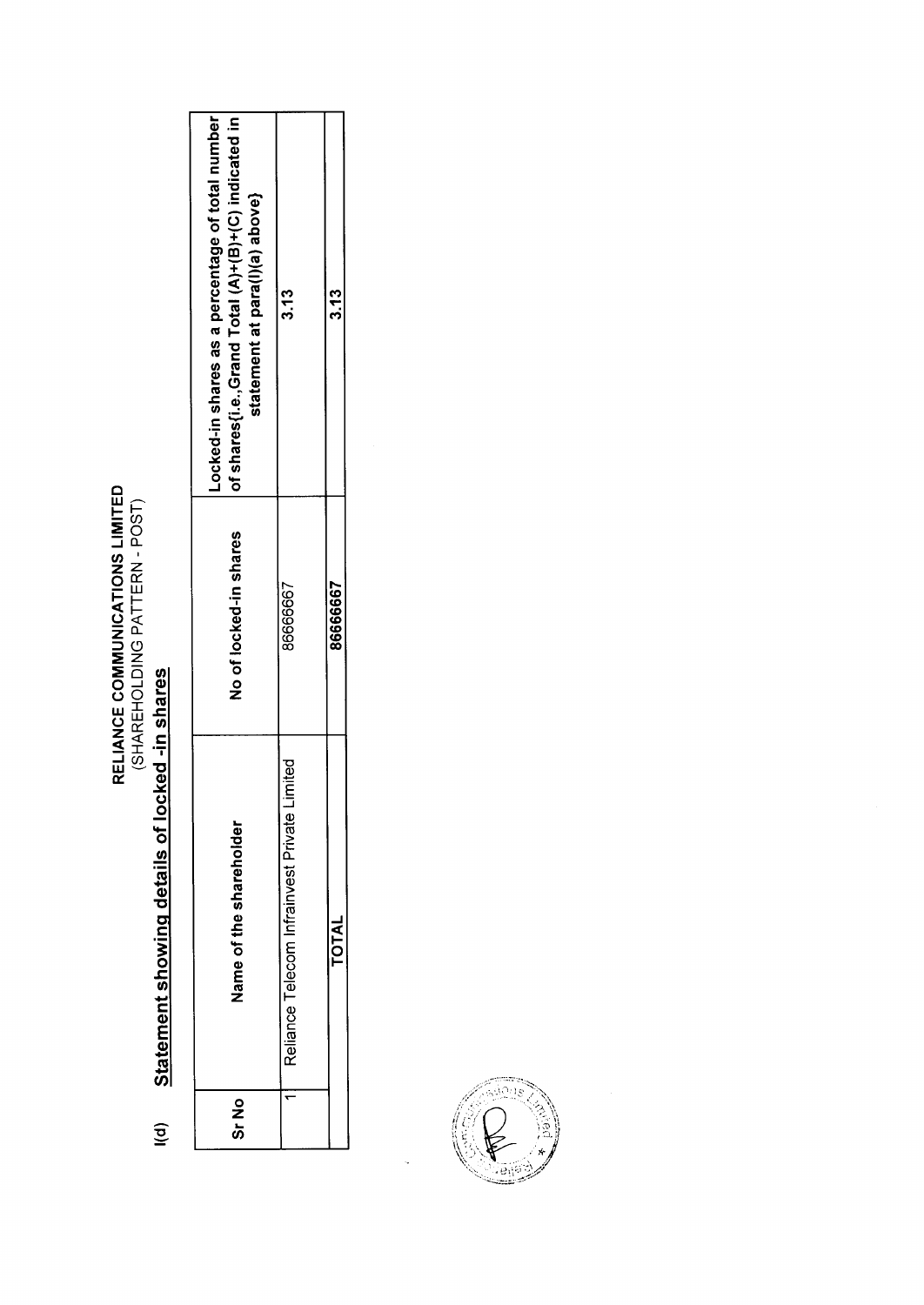## **RELIANCE COMMUNICATIONS LIMITED<br>(SHAREHOLDING PATTERN - POST)**

| .<br>1    |  |
|-----------|--|
| ļ         |  |
|           |  |
|           |  |
|           |  |
|           |  |
| lia)<br>I |  |

| Shares underlying outstanding<br>statement at para(l)(a) above}<br>Total (A)+(B)+(C) indicated in<br>number of shares{i.e.,Grand<br>DRs as a percentage of total | 0.38     | 38<br>0      |
|------------------------------------------------------------------------------------------------------------------------------------------------------------------|----------|--------------|
| No of shares underlying<br>outstanding DRs                                                                                                                       | 10375933 | 10375933     |
| outstanding DRs<br>Number of                                                                                                                                     | 10375933 |              |
| $ \mathsf{^{SrNO}} $ (ADRs, GDRs, SDRs, etc.) $ \mathsf{^{I}}$<br>ding DR<br>Type of outstan                                                                     | GDRs     | <b>TOTAL</b> |
|                                                                                                                                                                  |          |              |

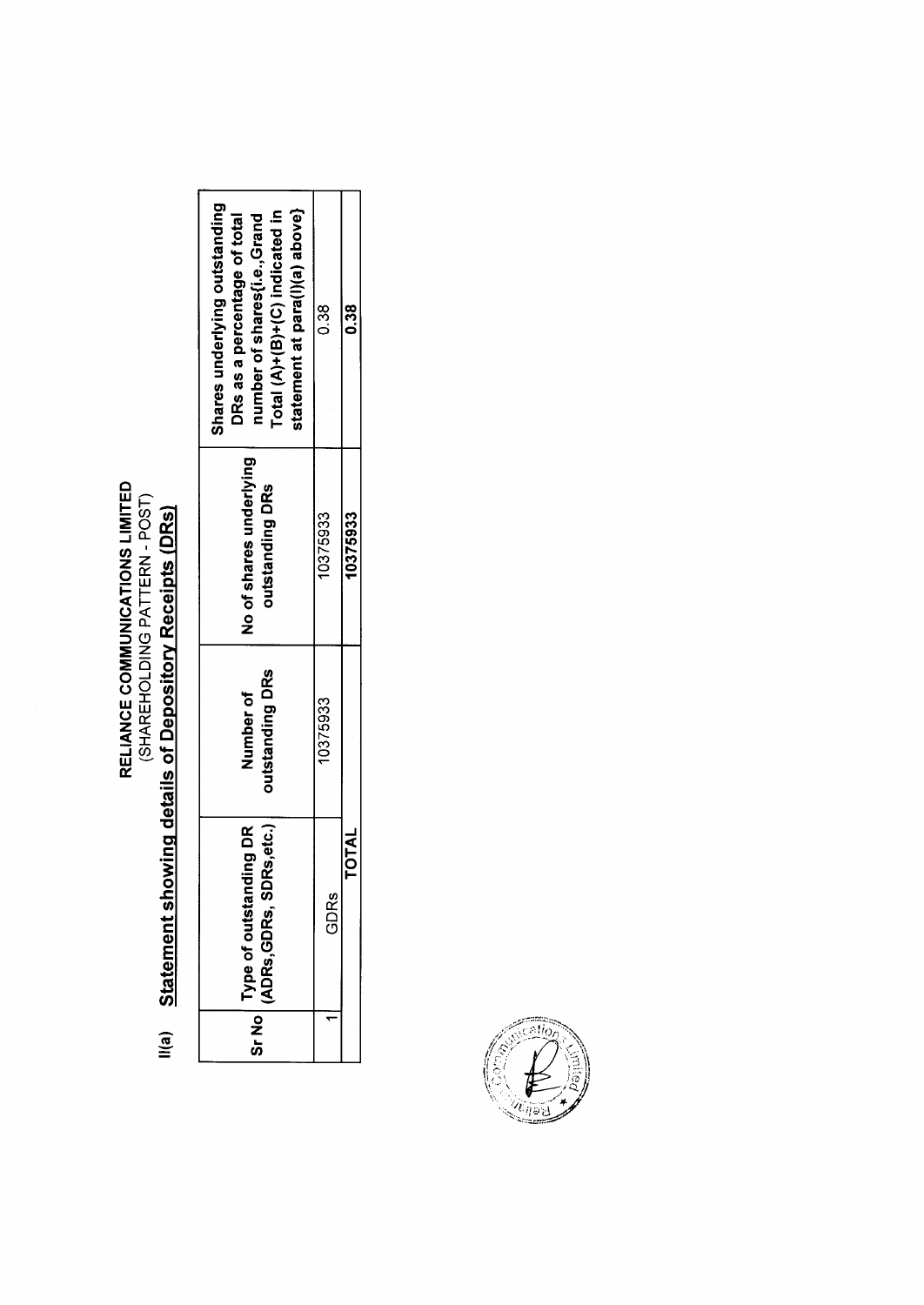RELIANCE COMMUNICATIONS LIMITED<br>(SHAREHOLDING PATTERN - POST)

# Statement showing Holding of Depository Receipts (DRs), where underlying shares held by "Promoter/Promoter group" are in excess of 1% of the total number of shares  $\mathsf{III}(\mathsf{b})$

| 00<br>0.0                                                                                                                                                      |                                            | <b>TOTAL</b>                                            |
|----------------------------------------------------------------------------------------------------------------------------------------------------------------|--------------------------------------------|---------------------------------------------------------|
|                                                                                                                                                                |                                            |                                                         |
| oo<br>O                                                                                                                                                        |                                            | ₹                                                       |
| indicated in statement at para(l)(a) above} <br>Shares underlying outstanding DRs as a<br>shares(i.e.,Grand Total (A)+(B)+(C)<br>percentage of total number of | No of shares underlying<br>outstanding DRs | GDRs, SDRs,etc.)<br>outstanding DR<br>iype of<br>ADRs,C |